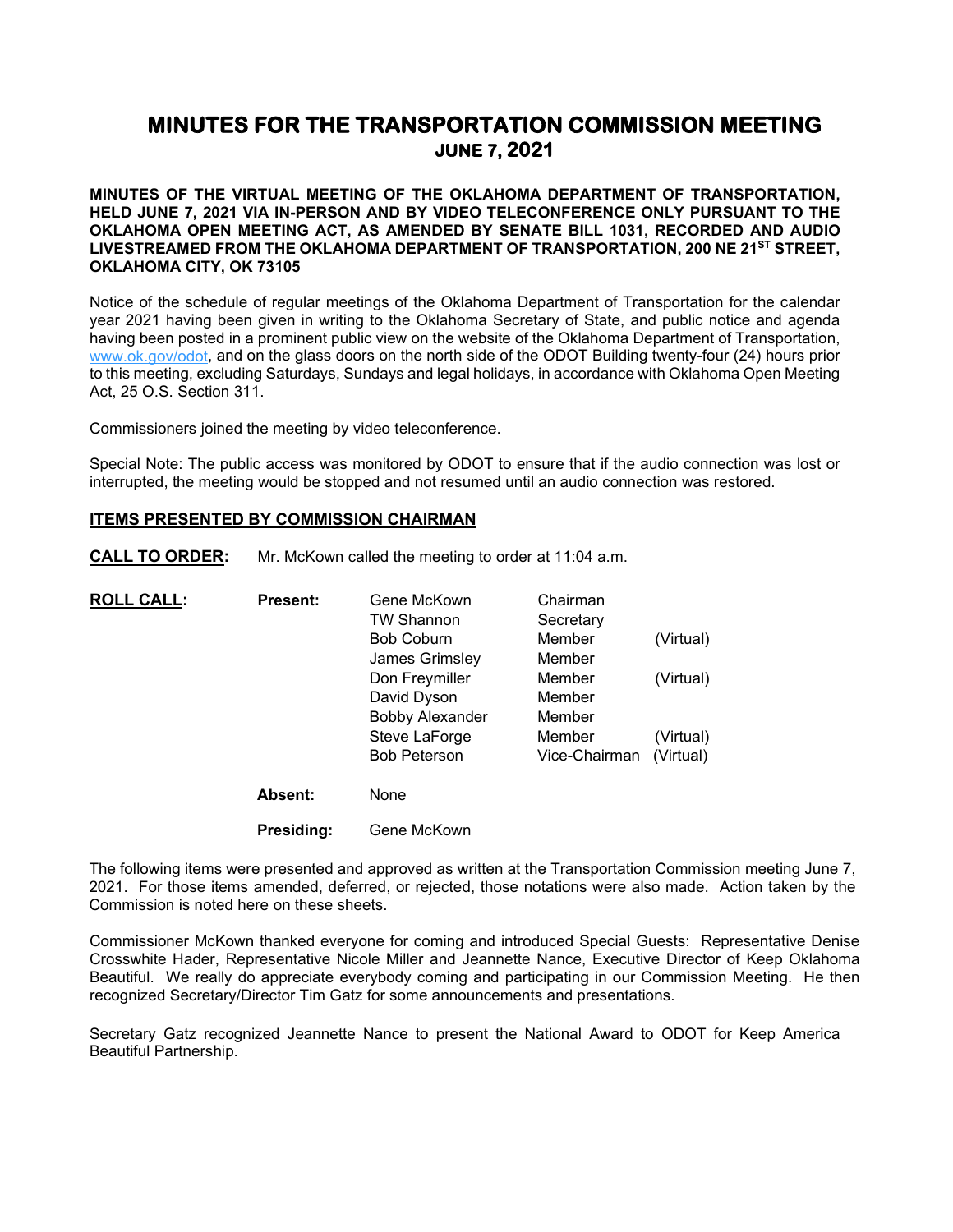# **ANNOUNCEMENTS AND PRESENTATIONS**

Ms. Nance said she is proud to present to ODOT for the  $5<sup>th</sup>$  consecutive year the "National Recognition for Keep America Beautiful Partnership". She said ODOT is one of only a few State DOTs to be recognized by KAB and that the partnership has been instrumental in the state having 77-county participation in the Great American Cleanup for the past 10 years. She said Oklahoma picked up 990,000 lbs. of trash in 2020.

Secretary Gatz recognized Taylor Henderson, Maintenance Division Engineer to present the 2020 Safety Awards.

Mr. Henderson said thanks for allowing me to make this presentation today for our 2020 Safety Awards. Safety is always a priority here at ODOT, so we are excited to be have this opportunity. We will be presenting an award for each crew out of our 9 Divisions, and then we will be presenting the Progressive Excellence Award and the Governor's Safety Excellence Award at the end of the video. So, our video branch has put together- has produced a video that we'll show right now to show the winners.

The Winners are as follows:

## **Director's Safety Excellence Award**

The following are this year's Division Winners:

- District 1 Checotah Interstate Maintenance Unit
- District 2 Madill Residency
- District 3 Lincoln County Maintenance Unit
- District 4 Kay County Maintenance Unit
- District 5 District Wide Bridge Crew
- District 6 District Wide Bridge Crew
- District 7 Anadarko Residency
- District 8 Creek County Maintenance Unit
- District 9 Survey Division

#### **Progressive Excellence Award**

The Progressive Excellence Award is given to the Division that has shown the most improvement in the last year.

District 1 Chris Wallace **Division Engineer** 

#### **Governor's Safety Excellence Award**

The final award is the Governor's Safety Excellence Award and is given to the Division that has the best safety record for the year. It takes into consideration the accident incident rate, lost time accidents, lost work days, and accident severity.

District 2 Anthony Echelle **Division Engineer** 

Maintenance Division Engineer, Taylor Henderson also presented Division 2 with an incentive award, it was a Trailer Mounted Attenuator.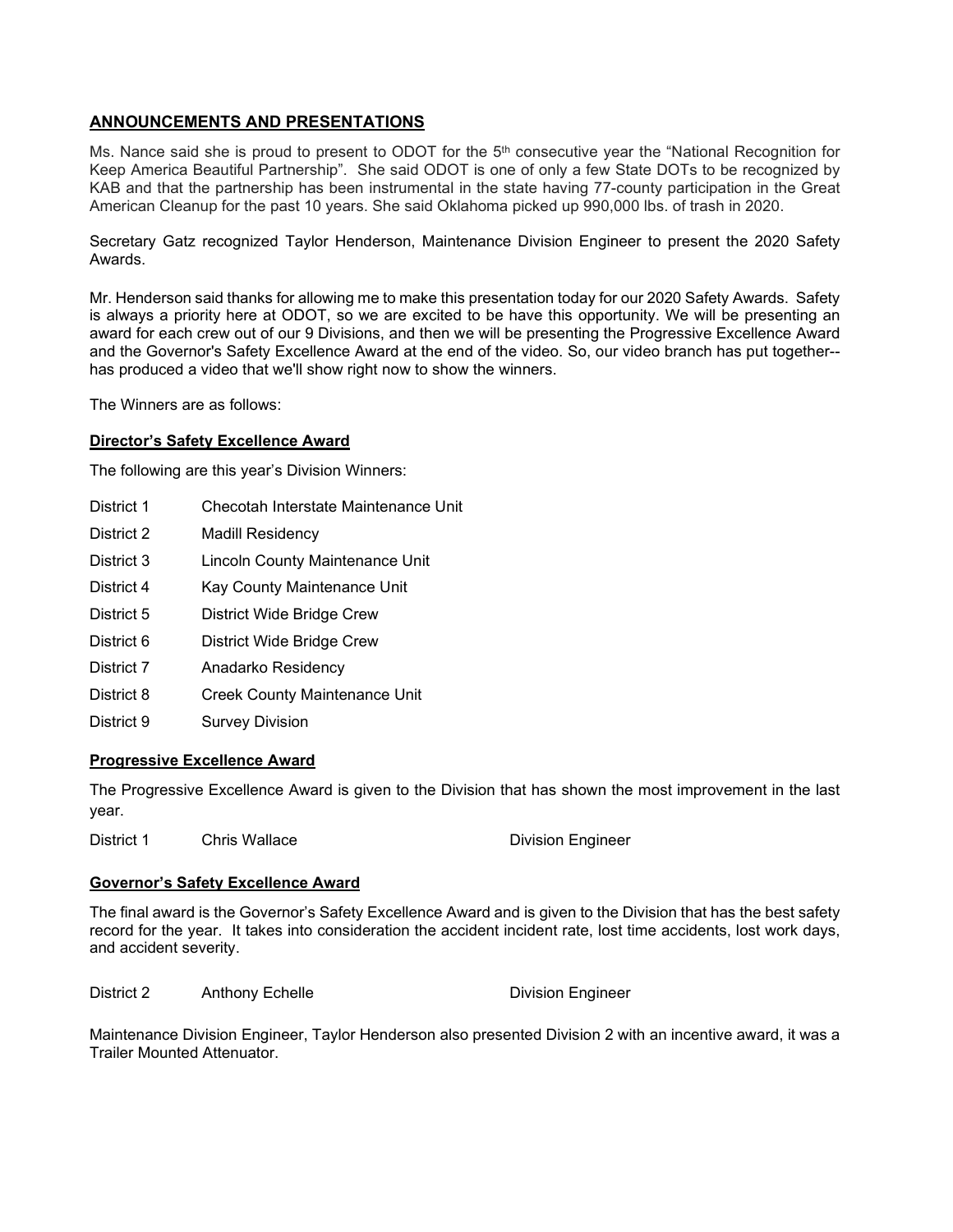# **ITEM PRESENTED BY THE SECRETARY TO THE COMMISSION**

#### **73. Approval of the Minutes of the Transportation Commission Meeting of May 3, 2021**

ACTION: Dyson moved and Alexander seconded that the Minutes be approved as presented.<br>MOTION: Carried by the following vote: Carried by the following vote: AYES: Coburn, Grimsley, Freymiller, Shannon, McKown, Dyson, Alexander, LaForge and Peterson ABSTAIN: None ABSENT: None

#### **CONSENT DOCKET PRESENTED BY COMMISSION CHAIRMAN**

## **74. Programming of Federal Railroad Crossing Safety Funds - Section 130 Title 23 Funds - Mr. Schwennesen**

## **a) Pontotoc County – Commission District III**

In Ada, Construction funding for a Signal project which includes the installation of pedestalmounted flashing light signals with gate arms at the intersection of Tower Road with the BNSF mainline. Total cost is \$224,959.00

#### **b) Kay County – Commission District IV**

Near Marland, Construction funding for a Signal project which includes the installation of pedestalmounted flashing light signals with gate arms at the intersection of County Road E-0280 with the BNSF mainline. Total cost is \$462,421.00

## **c) Alfalfa County – Commission District VI**

Near Goltry, Construction funding for a Signal project which includes the installation of pedestalmounted flashing light signals with gate arms at the intersection of SH-45 with the BNSF mainline. Total cost is \$258,480.00

#### **d) Statewide – All Districts – OK.RAIL**

OK.RAIL is the state inventory of all public highway/railroad at-grade crossings developed and operated by Jacobs Engineering. OK.RAIL is used for location prioritization and project development. This inventory complies with federal regulations 23 USC 130(d)(g)(i)(k) for at-grade crossing reporting. This contract is for 1 year total cost of \$200,000.00

#### **75. Safety Improvement Projects - Mr. Pendley**

#### **a) Commissioner Districts I & VIII**

We have received a request from the Districts I and VIII Engineers for the installation of centerline rumble strip and/or pavement markings at the following locations:

- 1. US 59: District I In Sequoyah & Adair County beginning near US 59 & SH 101 junction, extending northerly approximately 23.5 miles to near CR E0845 Road in Stilwell;
- 2. SH 51B: District I In Wagoner County beginning near E154th Street in Coweta, extending easterly approximately 10 miles to near N4200 Road in Porter;
- 3. SH 16: District I In Okmulgee County beginning near the US 75 & SH 16 junction, extending easterly approximately 8.5 miles to near the SH 16 & SH 52 junction;
- 4. US 62: District I In Muskogee County beginning at Poplar Street / 2Mile Road east of Fort Gibson, extending easterly approximately 5 miles to near the Muskogee & Cherokee County line;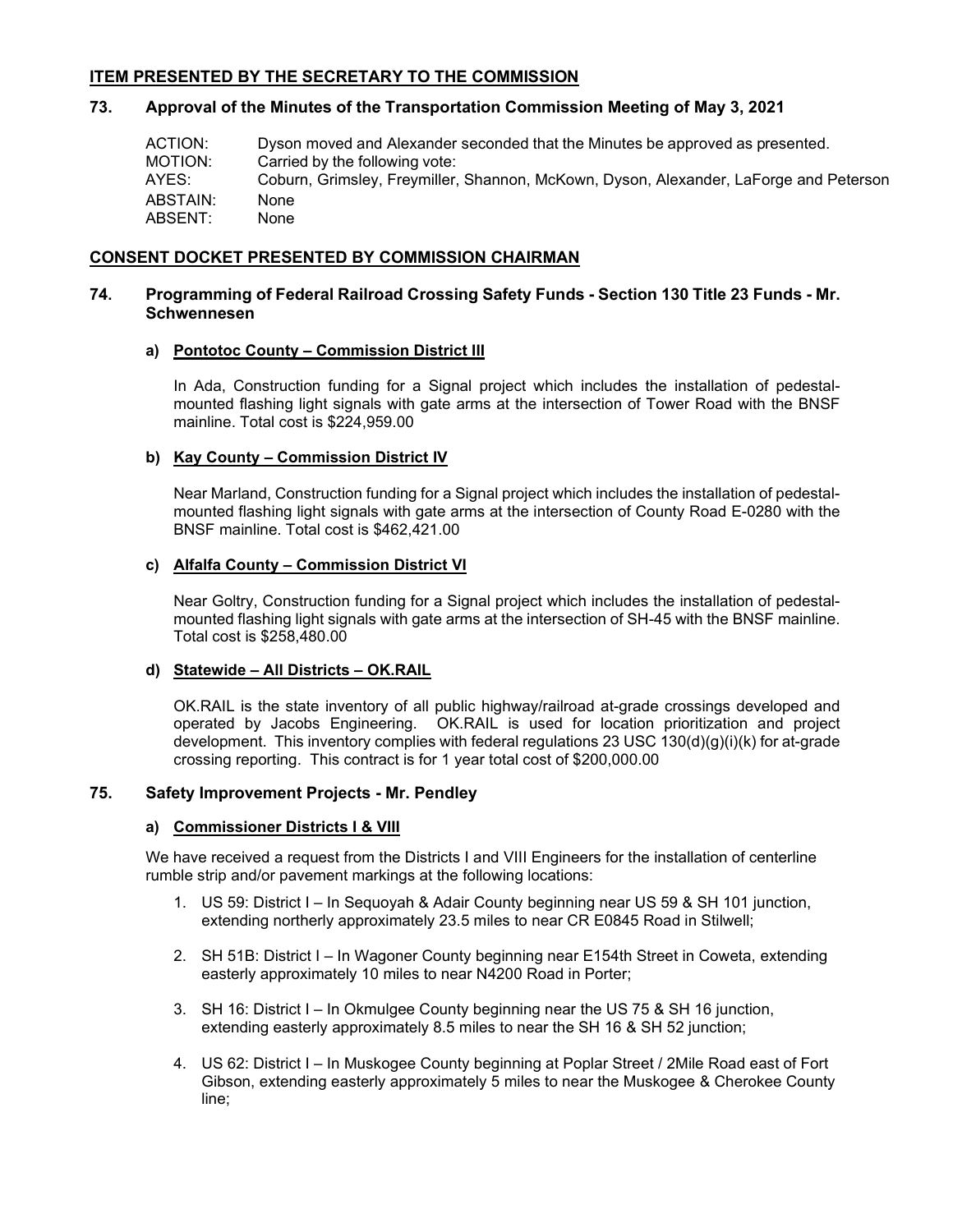- 5. SH 82: District I In Cherokee County beginning near the US 62 & SH 82 junction in Tahlequah, extending northerly approximately 1.5 miles to near Wheeler Street / Grand Avenue;
- 6. US 62: District I In Cherokee County beginning near the US 62 & SH 82 junction in Tahlequah, extending easterly approximately 0.5 mile to near Bliss Avenue;
- 7. US 169: District VIII In Nowata County beginning near EW 1300 Road, extending northerly approximately 11 miles to near EW 02 Road near South Coffeyville;
- 8. US 60: District VIII In Craig County, Delaware County & Ottawa County beginning near the I-44 & US 60 junction in Craig County, extending easterly & northerly approximately 13 miles through Delaware County to near Monroe Avenue in Afton, Ottawa County;
- 9. SH 28: District VIII In Mayes County beginning near Woodward Street in Pensacola, extending easterly approximately 4 miles to near CR N4455 Road;
- 10. SH 48: District VIII In Creek County & Pawnee County beginning near West 91<sup>st</sup> Street South in Creek County, extending northerly approximately 13.5 miles to near the US 64 & SH 48 junction in Pawnee County;
- 11. IH 244: District VIII In Tulsa County beginning near the north end of the Arkansas River Bridge, extending northerly & easterly approximately 3 miles to near Peoria Avenue;
- 12. SH 20: District VIII In Tulsa County beginning near 5<sup>th</sup> Street in Collinsville, extending easterly approximately 1 mile to the US 169 & SH 20 junction;
- 13. SH 67: District VIII In Creek County & Tulsa County beginning near the US 75 Alternate & SH 67 junction in Kiefer, Creek County, extending easterly approximately 10 miles to near the US 64 & SH 67 junction in Bixby, Tulsa County;
- 14. US 64: District VIII In Tulsa County beginning near the US 64 (Memorial Road) & SH 364 (Creek Turnpike) junction, extending southerly approximately 7 miles to near East 161<sup>st</sup> Street South;
- 15. Various locations: District VIII In Tulsa County, including symbols, at various locations within the Tulsa Metro area;

The Project is estimated to cost \$2,382,991.00

#### **b) Commissioner Districts II & III**

We have received a request from the District II and III Engineers for the installation of pavement markings at the following locations:

- 1. US 69: District II In Atoka County beginning near the Limestone Creek Bridge, extending northerly approximately 6 miles to near the Atoka & Pittsburg County Line;
- 2. US 69: District II In Pittsburg County beginning near the Pittsburg & McIntosh County Line, extending northerly approximately 2 miles;
- 3. US 70: District II In Bryan County beginning near the US 70 & Main Street junction in Durant, extending southeasterly approximately 2.5 miles to near the US 70 & US 69/75 junction;
- 4. US 270: District II In Pittsburg County beginning near West Street in McAlester, extending easterly approximately 1 mile to near the US 270 & US 69 Business (Main Street) junction;
- 5. US 177: District III In Pottawatomie County beginning near Leo Street in Shawnee, extending northerly approximately 1.25 miles to near MacArthur Street;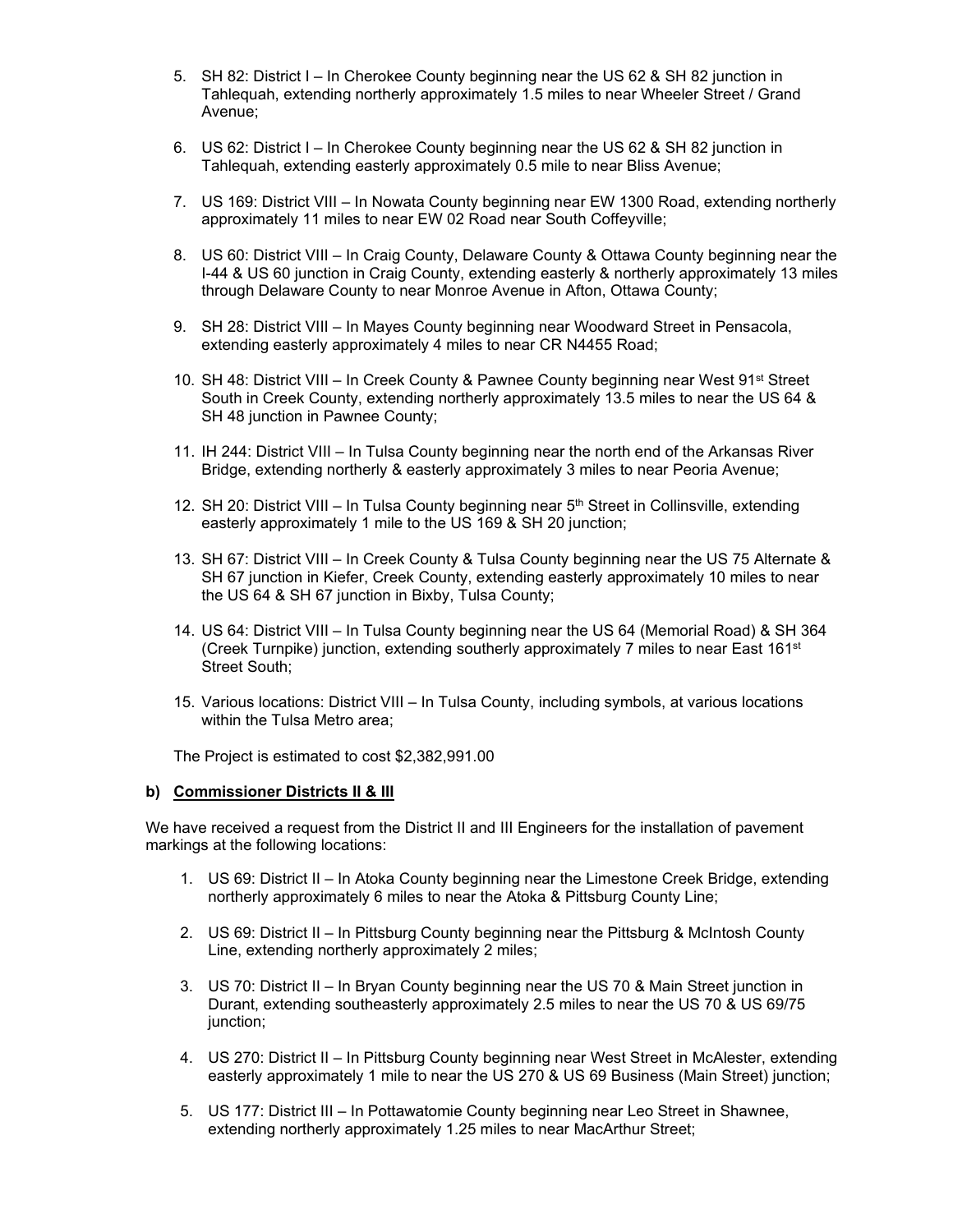- 6. US 377: District III Seminole County beginning near CR EW1130 Road, extending northerly approximately 1.00 mile to near CR EW1120 Road;
- 7. IH 35: District III In McClain County beginning just south of the IH 35 and SH 9 west junction, extending northerly approximately 1 mile to near the McClain & Cleveland County line;
- 8. IH 35: District III In Cleveland County beginning near 12<sup>th</sup> Street in Moore, extending northerly approximately 2 Miles to near the Cleveland & Oklahoma County line;

The Project is estimated to cost \$511,360.00

#### **c) Commissioner Districts IV & VI**

We have received a request from the District IV and VI Engineers for the installation of centerline rumble strip and/or pavement markings at the following locations:

- 1. IH 44: District IV In Oklahoma County beginning near the IH 44 & SH 66 & SH 74 junction, extending easterly approximately 3.00 miles to near Western Avenue;
- 2. SH 74: District IV In Logan County beginning near the Logan & Oklahoma County Line, extending northerly approximately 10 miles to near the SH 74 & SH 33 junction;
- 3. SH 33: District IV In Logan County beginning near MacArthur Boulevard, extending easterly approximately 9 miles to near Owen Park Boulevard in Guthrie;
- 4. SH 33: District IV In Payne County beginning near CR N3360 Road (Brush Creek/Sadler Road) east of Perkins, extending easterly approximately 8 miles to near SH 33 & SH 18 South Junction;
- 5. SH 18: District IV In Payne County beginning near the SH 33 & SH 18 South junction, extending easterly approximately 5 miles to near Kings Highway in Cushing;
- 6. US 177: District IV In Kay County beginning near the IH 35 & US 177 junction, extending northerly approximately 5 miles to the Oklahoma & Kansas State Line;
- 7. US 64: District VI In Harper County / Woods County beginning near the Harper & Beaver County Line, extending easterly approximately 63 miles to near CR N2290 Road in Woods County;

The Project is estimated to cost \$1,878,000.00

#### **d) Commissioner Districts V & VII**

We have received a request from the District V and VII Engineers for the installation of centerline rumble strip and/or pavement markings at the following locations:

- 1. US 270: District V In Blaine County beginning approximately 2 miles west of the US 270 & SH 3 / 33 & SH 8 junction, extending easterly approximately 2 miles to the US 270 & SH 3 / 33 & SH 8 junction;
- 2. US 270: District V In Blaine County beginning at the US 270 & SH 3 /33 & SH 8 junction, extending southerly approximately 17.8 miles to near the Blaine & Canadian County Line, with approximately 2 miles of centerline Rumble Strip from near CR E0820 Road extending southerly to near CR E0840 Road;
- 3. SH 3 / 33: District V In Blaine County beginning near the US 270 & SH 3 / 33 & SH 8 junction, extending easterly approximately 1 mile to near Laing Road (CR N2580 Road);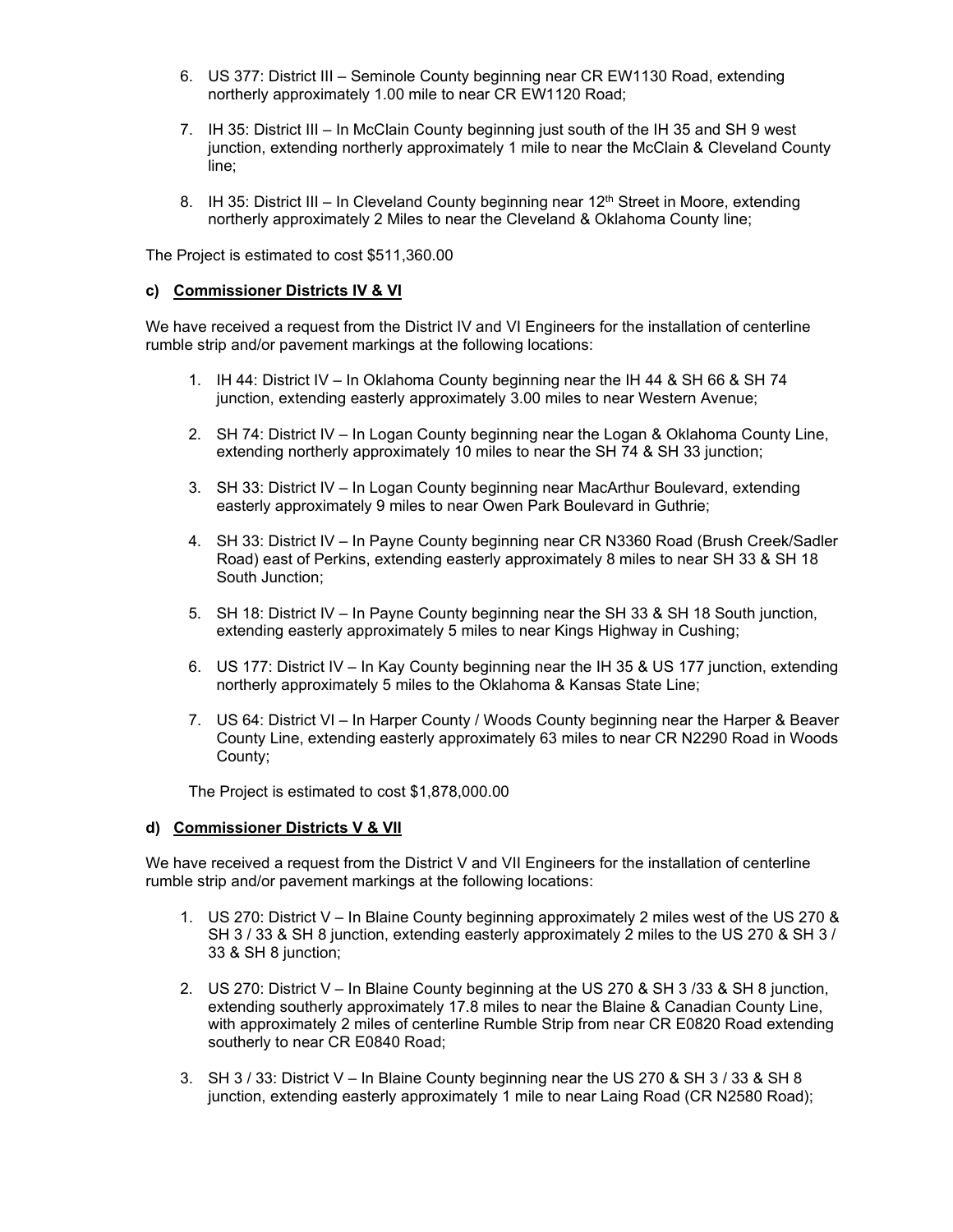- 4. SH 8: District V In Blaine County beginning near the US 270 & SH 3 / 33 & SH 8 junction, extending northerly approximately 22 miles of Centerline Rumble Strip from near Chisholm Trail north of Watonga extending northerly to near the Rail Road Crossing south of Okeene;
- 5. SH 8A: District V In Blaine County beginning near the SH 8 & SH 8A junction, extending northerly approximately 7 miles to near the Blaine & Major County line;
- 6. SH 51A: District V In Blaine County beginning near the SH 51 & SH 51A junction, extending northerly approximately 7 miles to near the Blaine & Major County Line;
- 7. SH 51: District V In Blaine County beginning near the SH 51 & SH 58 junction east of Canton, extending easterly approximately 6.5 miles to near the SH 51 & SH 51A junction;
- 8. SH 54: District V In Custer County beginning near the Custer & Washita County Line, extending northerly approximately 4 miles to near the IH 40 & SH 54 junction;
- 9. US 77: District VII In Murray County beginning near the Murray & Carter County Line, extending northerly approximately 6 miles to near the IH 35 & US 77 junction;
- 10. SH 7: District VII Murray County beginning near Charles Cooper Memorial Road in Sulphur, extending easterly approximately 2 miles to near the US 177 & SH 7 west junction in Sulphur;
- 11. US 177: District VII In Murray County beginning near the US 177 & SH 7 west junction in Sulphur, extending northerly approximately 0.50 mile to near the US 177 & SH 7 east junction in Sulphur;
- 12. SH 7: District VII In Murray County beginning near the US 177 & SH 7 east junction in Sulphur, extending easterly approximately 1.00 mile to near 14<sup>th</sup> Street in Sulphur;
- 13. US 81: District VII In Grady County beginning near the IH 44 & US 81 junction in Chickasha, extending northerly approximately 2.00 miles to near the US 81 & US 62 junction in Chickasha;
- 14. US 62: District VII In Grady County beginning near  $12<sup>th</sup>$  Street in Chickasha, extending easterly approximately 1.00 mile to near 2nd Street in Chickasha;
- 15. SH 39: District VII In Grady County beginning near the US 62 & SH 39 junction, extending easterly approximately 7 miles to near the east side of the East Winter Creek Bridge;
- 16. US 277: District VII In Caddo County beginning near the US 277 & SH 8 junction north of Cyril, extending easterly approximately 4 miles to near Ball Park Road in Cement;
- 17. US 62: District VII In Comanche County & Caddo County beginning near the IH 44 & US 62/281 junction in Comanche County, extending northerly approximately 11.5 miles to near Julia Mahseet Road (CR E1470 Road) in Apache, Caddo County;
- 18. SH 58: District VII In Comanche County & Caddo County beginning near the SH 58 & SH 49 junction Comanche County, extending northerly approximately 13.5 miles to the SH 58 & SH 19 junction in Caddo County;
- 19. SH 76: District VII In Carter County beginning near the SH 76 & SH 7 junction, extending northerly approximately 4 miles to the Carter and Garvin County Line;

The Project is estimated to cost \$1,607,625.00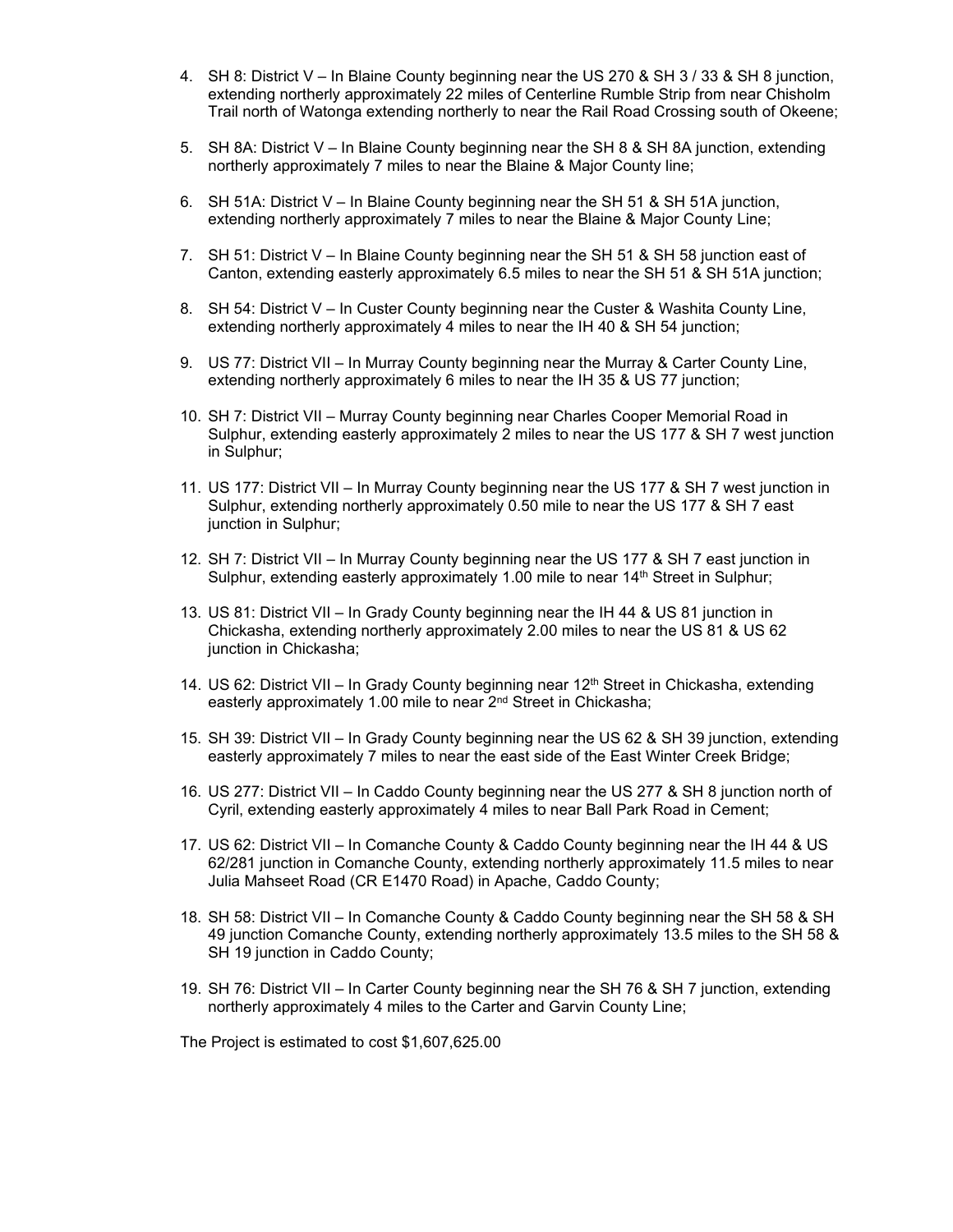# **e) Commissioner Districts III & I**

Delineation and wrong way counter measures along IH 40. The locations are:

- 1. Along IH 40: District III beginning at approximately MM 173 (Oklahoma County line & Pottawatomie County Line) extending easterly to approximately MM 234 (Okfuskee County Line & Okmulgee County Line);
- 2. Along IH 40: District I beginning at approximately MM 234 (Okfuskee County Line & Okmulgee County Line) extending Easterly to approximately MM 330 (Oklahoma State line & Arkansas State Line);

The Project is estimated to cost \$1,500,000.00

## **f) Commissioner District II**

We have received a request from the District II Engineer for the installation of an all way stop condition and stop ahead warning signs at the intersection of SH 113 and Choate Prairie Road in the Town of Indianola. Currently the intersection is only stop controlled along eastbound Choate Prairie Road toward SH 113.

# **76. Land Sales – Mr. Phillips**

- **a)** Cherokee County District I located along SH-82 in Keyes, approximately 1.15 miles south and easterly of the US-62 and SH-82 intersection - \$20,001.00
- **b)** Bryan County District II located along the westerly side of US-69/75 in the Town of Calera, approximately 1.50 miles south of the US-69/75 and US-70B interchange - \$21,150.00
- **c)** Tulsa County District VIII located along the south side of SH-11 (Gilcrease Expressway) in Tulsa, west of the intersection of N. St. Louis Ave. and East 30<sup>th</sup> Street North - \$3,765.00

| ACTION: | Coburn moved and Shannon seconded that the Consent Docket be approved as presented.   |
|---------|---------------------------------------------------------------------------------------|
| MOTION: | Carried by the following vote:                                                        |
| AYES:   | Coburn, Grimsley, Freymiller, Shannon, McKown, Dyson, Alexander, LaForge and Peterson |
| NAYES:  | <b>None</b>                                                                           |
| ABSENT: | <b>None</b>                                                                           |

# **END OF CONSENT DOCKET**

# **ITEMS PRESENTED BY DIRECTOR OF ENGINEERING – Mr. Tegeler**

#### **77. Programming Items**

Cleveland County – District III – a project to repair vehicle impact damage to SH-9 EB over US-77, located 3.6 miles east of the Junction I-35 - \$25,000 – Party responsible for the damage is known

| ACTION: I  | Grimsley moved and Dyson seconded that the Consent Docket be approved as presented. |
|------------|-------------------------------------------------------------------------------------|
| MOTION:    | Carried by the following vote:                                                      |
| AYES:      | Coburn, Grimsley, Shannon, McKown, Dyson, Alexander, LaForge and Peterson           |
| INAUDIBLE: | Frevmiller                                                                          |
| NAYES:     | None                                                                                |
| ABSENT:    | None                                                                                |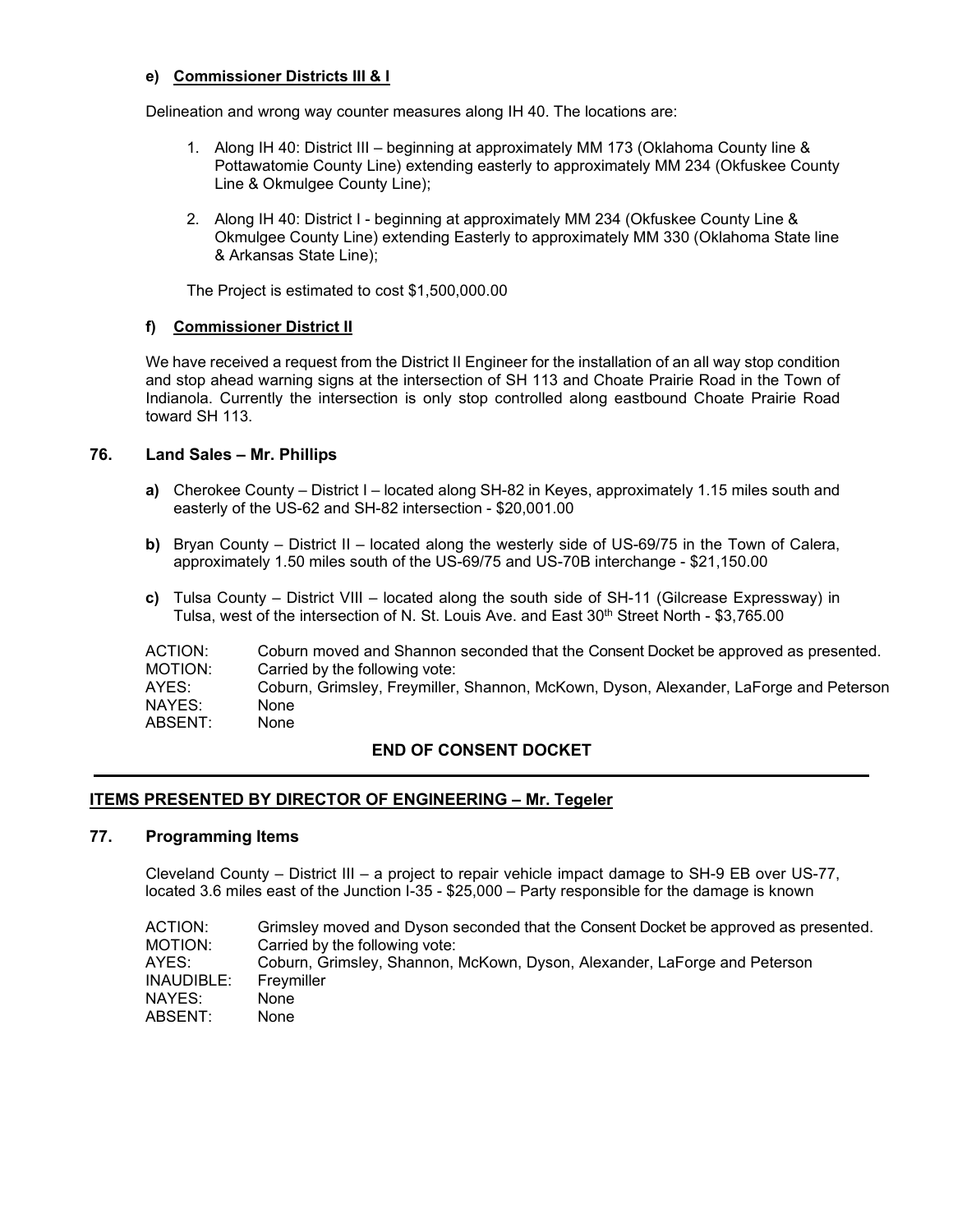# **78. Engineering Contracts**

**a)** Statewide – All Districts – On-Demand Land Surveying

| CI-2321A | Carroll Surveying and Mapping, LLC      |
|----------|-----------------------------------------|
| CI-2321B | <b>CEC Corporation</b>                  |
| CI-2321C | Frontier Land Surveying, LLC            |
| CI-2321D | Halff Associates, Inc.                  |
| CI-2321E | Heartland Surveying & Mapping, PLLC     |
| CI-2321F | Keystone Engineering and Land Surveying |
| CI-2321G | Sky Survey, PLLC                        |
| CI-2321H | White Hawk Engineering & Design, LLC    |

The aggregate not to exceed amount for these eight (8) contracts is \$6,000,000.00

**b)** Grant County – District IV - to prepare construction plans for SH-11: from US-81, east 10 miles to SH-74 junction.

| CI-2307A | H.W. Lochner. Inc. | \$1,050,920.00 |
|----------|--------------------|----------------|
|          |                    |                |

**c)** Kay County – District IV - to prepare construction plans for US-60: from the Grant County line, east 6.5 miles to I-35

| CI-2307B | <b>HNTB Corporation</b> | \$849,100.00 |
|----------|-------------------------|--------------|
|          |                         |              |

**d)** Caddo County – District VII to prepare construction plans for US-281: from Wilson Street in Hinton, north 0.65 miles to Elm Street (Includes incidental sidewalk construction, north past Maple Street)

| CI-2308      | Poe & Associates, Inc.                                                    | \$436,273,00                                                                          |
|--------------|---------------------------------------------------------------------------|---------------------------------------------------------------------------------------|
| ACTION:      | Shannon moved and Coburn seconded that the Item be approved as presented. |                                                                                       |
| MOTION:      | Carried by the following vote:                                            |                                                                                       |
| AYES:        |                                                                           | Coburn, Grimsley, Freymiller, Shannon, McKown, Dyson, Alexander, LaForge and Peterson |
| $\mathbf{N}$ |                                                                           |                                                                                       |

#### NAYES: None ABSENT: None

# **79. Engineering Contract Supplements**

**a)** Leflore County – District II – this supplement is for additional engineering to develop final construction plans for SH-63: from Talihina, east 5.0 miles

EC-1328 Supplement 2 Guy Engineering Services, Inc. \$88,017.36

**b)** Custer County – District V – this supplement is for additional engineering to develop final construction plans for I-40 interchange and intersection modification at exit 65, I-40B west junction in Clinton

EC-1962 Supplement 3 Garver, LLC \$2,593,695.00

**c)** Rogers Country – District VIII – this supplement is for additional engineering to develop final construction plans for I-44/US-412: From I-244/I-44 Interchange, extend east to SH-66

EC-659 Supplement 6 Benham Design, LLC \$34,000.00

**d)** Tulsa County – District VIII – this supplement is for additional engineering to develop final construction plans for I-44/US-75 interchange reconstruction from Union Avenue to the Arkansas River

| CI-2049 | Garver, LLC<br>Supplement 2 |  | \$380,452.00 |
|---------|-----------------------------|--|--------------|
|---------|-----------------------------|--|--------------|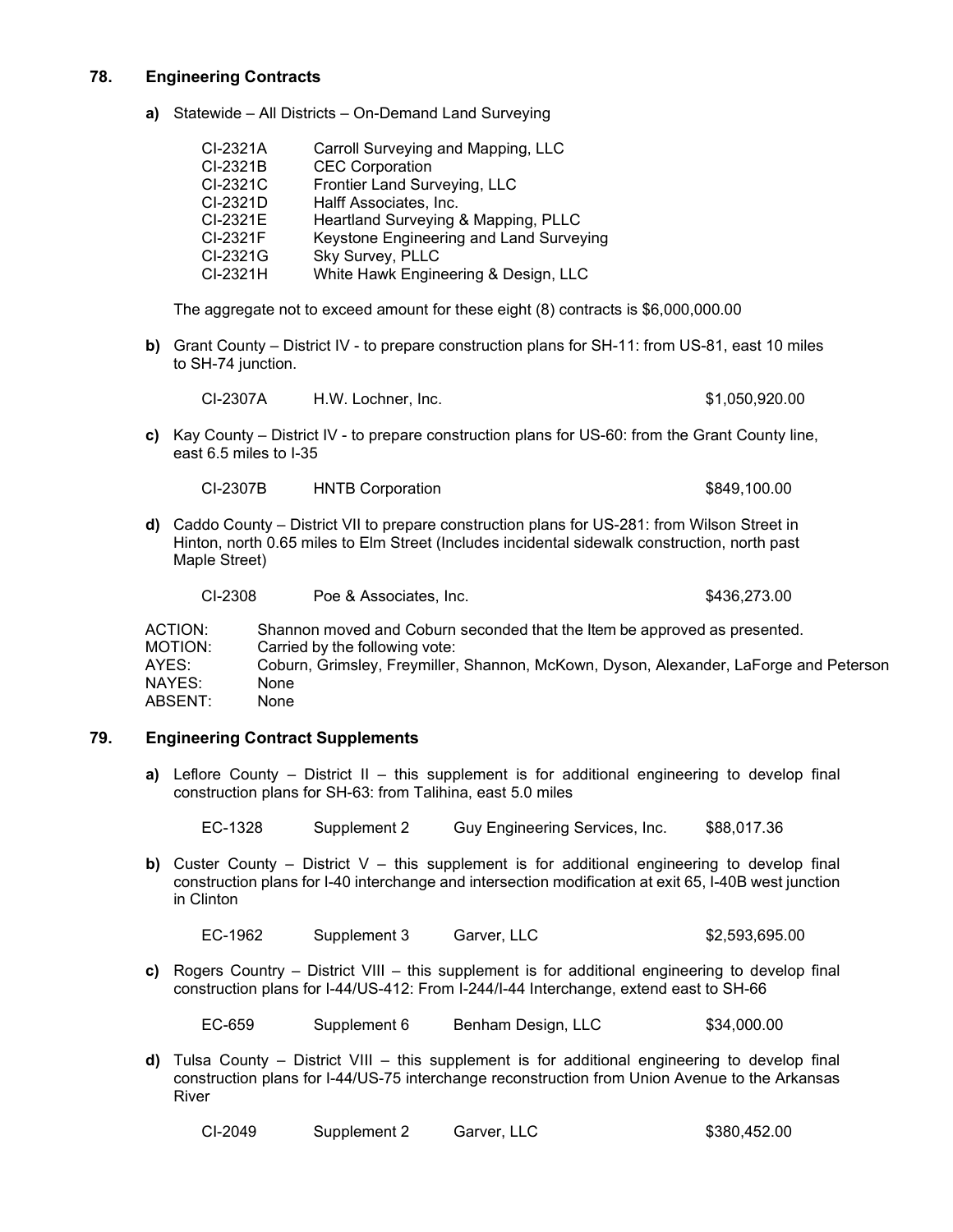**e)** Tulsa County – District VIII – this supplement is for additional engineering to develop final construction plans for the I-44/US-75 interchange reconstruction from I-244 thru the Arkansas River

| CI-2123B                              |      | Supplement 1                   | Poe & Associates, Inc.                                                      | \$102,020.00                                                                          |
|---------------------------------------|------|--------------------------------|-----------------------------------------------------------------------------|---------------------------------------------------------------------------------------|
| ACTION:<br>MOTION:<br>AYES:<br>NAYES: | None | Carried by the following vote: | Shannon moved and Grimsley seconded that the Item be approved as presented. | Coburn, Grimsley, Freymiller, Shannon, McKown, Dyson, Alexander, LaForge and Peterson |
| ABSENT:                               | None |                                |                                                                             |                                                                                       |

# **ITEMS PRESENTED BY CONSTRUCTION DIVISION ENGINEER – Mr. Leonard**

## **80. Change Orders with Cumulative Total of \$75,000.00 or Less – Information Only**

- **a)** Adair County SH-51/SH-100 SSP-201C(035)PM / SBR-201C(001)SB / 27949(04), \$400.00, 0.01%
- **b)** Adair County Co. Rd. CIRB-201D(022)RB / 28652(04), \$2,946.73, 0.48%
- **c)** Atoka County US-69 NHPP-013N(170)PM / 28947(04), \$26,473.85, 1.07%
- **d)** Atoka County Co. Rd. CIRB-203C(067)RB / 29951(04), \$39,317.63, 3.23%
- **e)** Caddo County US-62/US-81 STP-226F(086)PM / 29438(05), \$45,300.48, 7.43%
- **f)** Caddo County Co. Rd. STP-208B(097)CI / 33680(04), \$12,100.00, 1.45%
- **g)** Canadian County Co. Rd. STP-209C(071)CI / 31181(04), \$20,900.00, 1.42%
- **h)** Choctaw County US-70 STP-212F(053)3B / 34778(04), \$4,720.10, 1.46%
- **i)** Coal County SH-43 STP-215C(017)SS / 29541(04), \$9,435.71, 0.44%
- **j)** Creek County SH-48 STP-219B(071)PM / 31090(04), \$50,677.57, 1.52%
- **k)** Creek County SH-16 STP-219C(069)3P / 32715(04), \$20,657.62, 1.23%
- **l)** Dewey County Co. Rd. STP-222D(036)CI / 30686(04), \$27,176.86, 4.70%
- **m)** Garfield County US-60 SBR-224N(082)SB / 33752(04), \$1,000.00, 0.07%
- **n)** Grady County US-81 REALIGNMENT SSP-226N(088)SS / 24428(20), \$6,160.00, 0.88%
- **o)** Grady County Co. Rd. CIRB-226C(066)RB / 27856(04), \$825.00, 0.01%
- **p)** Kiowa County Ct. St. TAP-238E(057)TP / 32987(04), \$55,857.65, 11.14%
- **q)** LeFlore County SH-63 SBR-240C(074)SB / 30431(04), \$17,414.45, 1.97%
- **r)** Major County Co. Rd. STP-347C(028)CI / 28417(04), \$660.00, 0.09%
- **s)** McIntosh County SH-52 STP-246C(042)PM / 28973(04), \$19,881.85, 0.48%
- **t)** McIntosh County US-69 NHPP-019N(175)PM / 30572(04), \$0.00, 0.00%
- **u)** Oklahoma County I-40 NHPPI-0040-5(394)129SS / NHPPI-4000-(095)PM / 23310(04), \$0.03, 0.00%
- **v)** Oklahoma County WEST RIVER TRAIL TAP-255D(527)AG / 33275(04), \$1,296.92, 0.59% Underrun
- **w)** Oklahoma County I-35 SBR-3500(097)SB / 33746(04), \$16,636.23, 0.98%
- **x)** Okmulgee County US-75 NHPP-256N(045)PM / 29673(04), \$66,763.19, 1.74%
- **y)** Okmulgee County SH-16 SSR-256B(061)SR / 33444(04), \$32,972.79, 3.71%
- **z)** Pawnee County US-412 NHPP-256N(037) / 30321(04), \$5,308.23, -0.45% Underrun
- **aa)** Pottawatomie County SH-102 STP-163C(328)PM / 21788(07), \$3,596.00, 0.03%
- **bb)** Rogers County SH-20 STP-266B(081)PM / 27031(04), \$145,135.61, -0.33% Underrun
- **cc)** Seminole County Co. Rd. STP-267D(081)CI / 30048(04), \$4,713.28, 0.73%
- **dd)** Sequoyah County Co. Rd. CIRB-168C(190)RB / 25434(04), \$11,571.24, 0.46%
- **ee)** Stephens County SH-29 STP-269C(054)PM / 24412(09), \$27,306.00, 0.22%
- **ff)** Stephens County SH-53 STP-269C(080)PM / 30362(04), \$9,150.00, 0.20%
- **gg)** Tillman County US-70 STP-271C(061)3P / STP-271C(063)3P / STP-271C(064)3P / 31710(04), \$700.00, 0.02%
- **hh)** Tulsa County I-244 STP-272F(271)PM / 33820(04), \$6,851.25, -0.11% Underrun
- **ii)** Woods County US-64 STP-276B(029)PM / 27922(04), \$10,0001.06, 0.42%
- **jj)** Woods County SH-50 STP-276C(041)AD / 33412(04), \$43,529.58, 12.45%

# **81. Change Orders with Cumulative Total Greater than \$75,000.00**

- **a)** Atoka County COUNTY ROAD (BOGGY D CIRB-203C(068)RB / 31192(04), \$12,570.97, 0.77%
- **b)** Blaine County SH-3 NHPP-017N(254)PM / 27913(10), \$0.00, 0.00%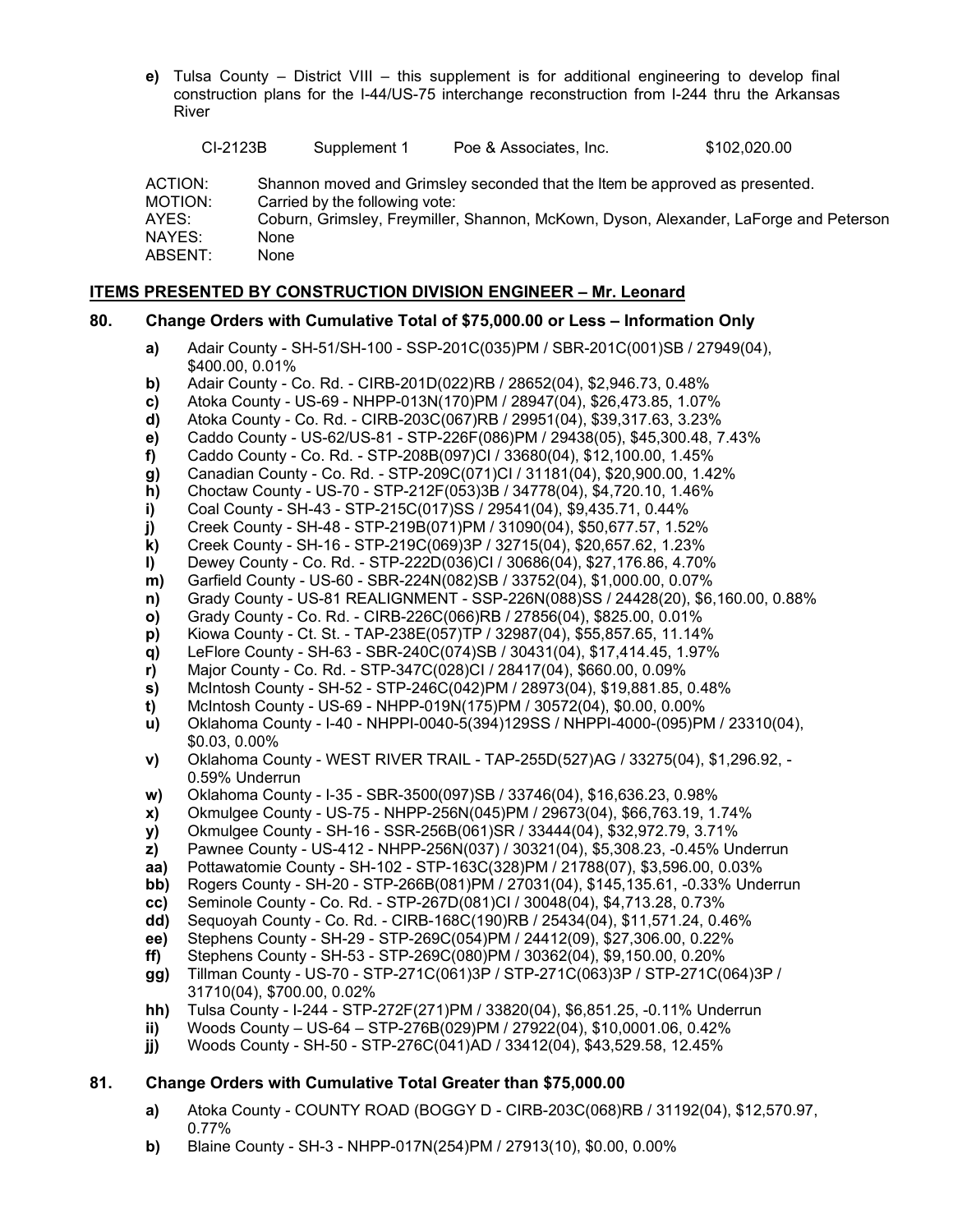- **c)** Caddo County SH-58 STP-208C(052)SS / 24092(04), \$100,855.11, -1.89% Underrun
- **d)** Canadian County SH-4 STP-209C(067)PM / 04757(05), \$9,089.09, 0.07%
- **e)** Canadian County US-81 (I-40B) NHPP-209N(051)SS / 27004(04), \$56,357.85, 0.56%
- **f)** Canadian County Ct. St. TAP-209E(076)AG / 31439(04), \$36,094.20, 10.15%
- **g)** Cleveland County Ct. St. STP-214B(068)AG / STP-214B(069)AG / 29300(04), \$774,554.00, 8.21%
- **h)** Coal County Co. Rd. STP-215D(031)CI / 30665(04), \$99,990.96, 9.83%
- **i)** Comanche County Co. Rd. CIRB-216D(070)RB / 28446(04), \$76,420.83, 5.62%
- **j)** Custer County I-40 NHPPI-4000(073)PM / 28997(04), \$226,100.00, 2.63%
- **k)** Dewey County US-270 NHPP-222N(027) / 17671(34), \$10,972.26, 0.14%
- **l)** Dewey County US-270 NHPP-017N(258)PM / 17671(41), \$358,833.22, 1.69%
- **m)** Garfield County US-60 ACNHPP-224N(055)PM / 24637(04), \$392,989.77, 3.61%
- **n)** Garvin County I-35 SBR-3500(083)SB / 31989(04), \$100,000.00, 9.15%
- **o)** Greer County US-283 STP-228B(017)PM / 29509(04), \$85,012.30, 1.09%
- **p)** Haskell County SH-2 STP-231B(042)PM / 31195(04), \$16,493.68, 1.32%
- **q)** Jackson County US-62/US-62 EB SBR-020N(048)SB / SBR-020N(047)SB / 32726(04), \$82,008.69, 3.47%
- **r)** Johnston County SH-99 ACSTP-135B(086)SS / 23268(04), \$27,560.00, 0.25%
- **s)** Kay County US-77 STP-136B(145)SS / 24380(04), \$203,550.00, 2.18%
- **t)** Kay County Ct. St. TAP-236N(063)TP / 33000(04), \$142,563.65, 18.81%
- **u)** Logan County SH-51 STP-242C(057)SS / STP-242C(058)SS / 27099(04), \$98,592.42, 2.24%
- **v)** Mayes County SH-28 SSP-249C(049)SS / SSP-249C(052)SS / 31884(05), \$917,272.14, -6.64% Underrun
- **w)** Murray County SH-7 TAP-250D(022)TP / SSP-250N(018)PM / 33320(04), \$63,608.07, 1.81%
- **x)** Muskogee County US-69 NHPP-013N(173)PM / 31211(04), \$40,066.34, 0.63%
- **y)** Muskogee County SH-72 SBR-251C(096)SB / 32723(04), \$62,198.80, 3.49%
- **z)** Oklahoma County I-235 NHPPI-2350-(009)PM / 09033(27), #18, \$266,213.61, 0.26%
- **aa)** Oklahoma County I-235 NHPPI-2350-(009)PM / 09033(27), #19, \$268,028.92, 0.27%
- **bb)** Oklahoma County I-235 NHPPI-2350-(009)PM / 09033(27), #20, \$1,308,488.72, 1.29%
- **cc)** Oklahoma County Ct. St. OKC-XTWN(006)SS / OKC-XTWN(048)SS / 17428(60), \$89,282.39, 0.22%
- **dd)** Oklahoma County I-44 NHPPI-4400-(037)PM / NHPPI-4400-(039)PM / NHPPI-4400- (040)PM / NHPPI-4400-(041)PM / NHPPI-4400-(042)PM / NHPPI-4400-(043)PM / 31006(04), #6, \$9,056.91, -0.03% Underrun
- **ee)** Oklahoma County I-44 NHPPI-4400-(037)PM / NHPPI-4400-(039)PM / NHPPI-4400- (040)PM / NHPPI-4400-(041)PM / NHPPI-4400-(042)PM / NHPPI-4400-(043)PM / 31006(04), #8, \$30,000.00, 0.11%
- **ff)** Oklahoma County SH-66 TAP-255C(490)TP / NHPP-255N(489)EH / 32984(04), \$14,827.75, 0.42%
- **gg)** Pittsburg County Co. Rd. CIRB-261C(098)RB / 32358(04), \$62,650.96, 2.24%
- **hh)** Pottawatomie County I-40 NHPPI-4000(096)3P / NHPPI-4000(097)3P / 33336(04), \$48,792.97, 0.82%
- **ii)** Seminole County OLD STATE HIGHWAY 99 CIRB-267C(080)RB / 32376(04), 510,787.18, 13.03%
- **jj)** Tulsa County US-75 NHPPI-4400-(013)SS / NHPP-272N(150)SS / 28876(04), \$8,404.78, 0.29%
- **kk)** Tulsa County SH-11 NHPPI-2440-(018)PM / NHPP-272N(245)PM / 29076(04), \$25,247.86, 0.30%
- **ll)** Tulsa County I-44 NHPPI-4400(058)PM / 29693(04), \$238,431.06, -2.19% Underrun
- **mm)** Tulsa County I-244 SSP-272N(295)PM / 34487(04), \$23,820.92, 0.44%
- **nn)** Tulsa County US-169 E-SAP-272N(338)ES / 35319(04), \$120,000.00, 20.90%
- ACTION: LaForge moved and Alexander seconded that the Item be approved as presented.
- MOTION: Carried by the following vote:
- AYES: Coburn, Grimsley, Freymiller, Shannon, McKown, Dyson, Alexander, LaForge and Peterson NAYES: None
- ABSENT: None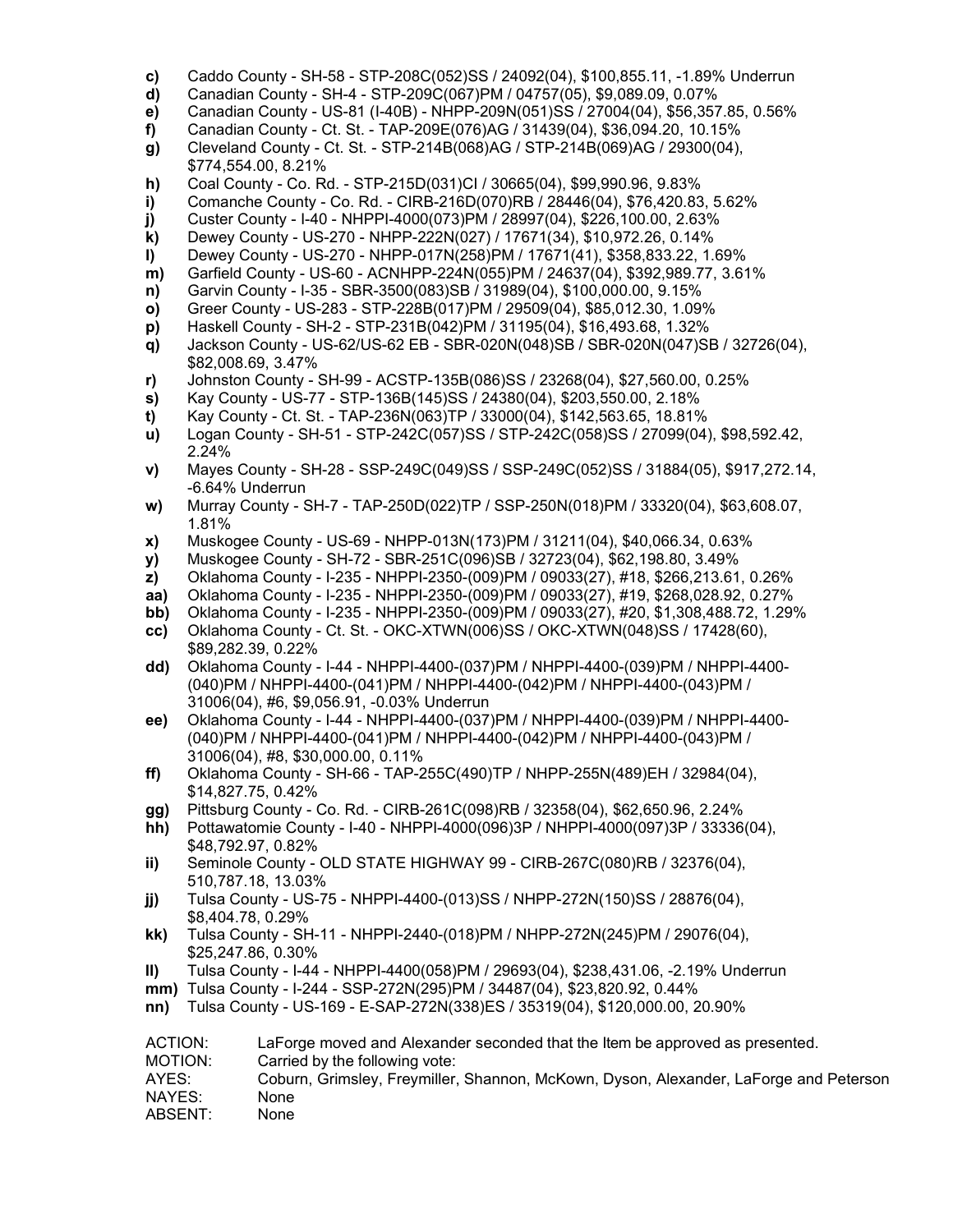# **ITEMS PRESENTED BY THE COMPTROLLER DIVISION**

# **82. Proposed Bid Openings – Mr. Hackney, Project Funding Manager**

- **a)** Final August, 2021 Proposed Bid Opening
- **b)** Tentative September, 2021 Proposed Bid Opening
- **c)** Tentative October, 2021 Proposed Bid Opening

| ACTION: | Shannon moved and Freymiller seconded that the Item be approved as presented.         |
|---------|---------------------------------------------------------------------------------------|
| MOTION: | Carried by the following vote:                                                        |
| AYES:   | Coburn, Grimsley, Freymiller, Shannon, McKown, Dyson, Alexander, LaForge and Peterson |
| NAYES:  | None                                                                                  |
| ABSENT: | None                                                                                  |

# **ITEMS PRESENTED ON BEHALF OF THE DIRECTOR'S OFFICE – Mr. Surrett**

#### **83. Addition to the Industrial Access Road Program**

#### **a) Commission District IV – Garfield County**

The City of Enid and the Garfield County Industrial Authority are requesting approval for an industrial access project for Chisholm Trail Meats. Chisholm Trial is investing more than \$2,600,000 for a new facility and creating 20 new full time jobs.

The proposed project begins at 54<sup>th</sup> Street on Willow Road and extends west, approximately 0.5 miles. The City of Enid and the Garfield County Industrial Authority will be responsible for the initiation, construction and completion of all work associated with the project. The estimated cost of the entire project is \$1,200,000. The Department's participation in the project shall not exceed **\$180,000**.

## **b) Commission District III – Lincoln County**

The Lincoln County Commissioners are requesting approval for an industrial access project for National American Insurance Company (NAICO). NAICO is the largest employer in the county and has invested more than \$2,000,000 in this new employee training and customer development facility. These additional jobs will increase NAICO to almost 300 employees and an annual payroll of over \$19,000,000.

The proposed project begins on NS3520 at EW900 and extends south approximately 2.0 miles. The estimated cost of the project is \$1,070,000. The Department's participation in the project shall not exceed **\$470,000**.

ACTION: Dyson moved and Grimsley seconded that the Item be approved as presented. MOTION: Carried by the following vote: AYES: Coburn, Grimsley, Freymiller, Shannon, McKown, Dyson, Alexander, LaForge and Peterson<br>NAYES: None NAYES: ABSENT: None

#### **84. Addition to the Lake Access Road Program**

#### **a) Commission District I – Muskogee County**

The Muskogee County Commissioners are requesting approval for a lake access project for Spaniard Creek Recreation Area on the Webbers Falls Reservoir. The project will improve access to the public use facilities.

The proposed project begins at US-64 on Elm Grove Road and extends east approximately 6.1 miles to the lake. The county will be responsible for the initiation, construction and completion of all work associated with the project. The Department's participation in the project shall not exceed **\$754,000**.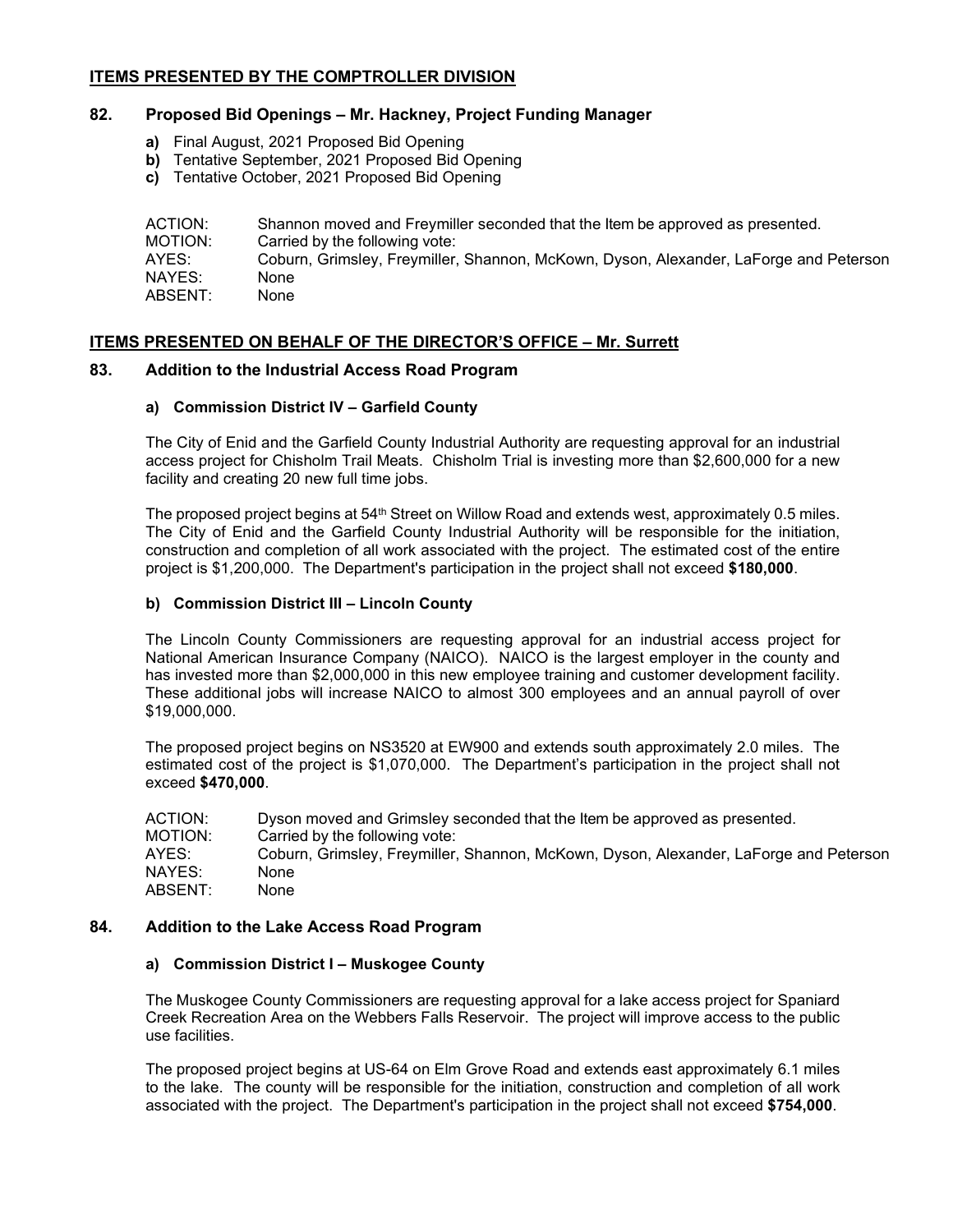## **b) Commission District I – Cherokee County**

The Cherokee County Commissioners are requesting approval for a lake access project for Ft. Gibson Lake. The project will improve access to the public use facilities.

The proposed project begins at S410 Road on W780 Road and extends west approximately 2.1 miles. The county will be responsible for the initiation, construction and completion of all work associated with the project. The Department's participation in the project shall not exceed **\$350,000**.

## **c) Commission District II – Marshall County**

The Marshall County Commissioners are requesting approval for a lake access project for Buncombe Creek at Lake Texoma. The project will improve access to the public use facilities.

The proposed project begins at Little Road on Shay Road and extends south for approximately 1.0 miles, then west on Arrow Head Point Road for approximately 0.6 miles to the lake. The county will be responsible for the initiation, construction and completion of all work associated with the project. The Department's participation in the project shall not exceed **\$250,000**.

## **d) Commission District II – Choctaw County**

The Choctaw County Commissioners are requesting approval for a lake access project for Salt Creek Park at Hugo Lake. The project will improve access to the public use facilities.

The proposed project begins at SH-93 on EW2050 and extends east for approximately 1.0 miles to the lake. The county will be responsible for the initiation, construction and completion of all work associated with the project. The Department's participation in the project shall not exceed **\$200,000**.

## **e) Commission District II – Choctaw County**

The Choctaw County Commissioners are requesting approval for a lake access project for Virgil Point at Hugo Lake. The project will improve access to the public use facilities.

The proposed project begins at SH-147 on EW2030 and extends west for approximately 1.0 miles, then south for approximately 0.75 miles to the lake. The county will be responsible for the initiation, construction and completion of all work associated with the project. The Department's participation in the project shall not exceed **\$350,000**.

#### **f) Commission District II – Choctaw County**

The Choctaw County Commissioners are requesting approval for a lake access project for Boswell Lake. The project will improve access to the public use facilities.

The proposed project begins at US-70 on NS4016 (2<sup>nd</sup> St.) and extends north for approximately 1.1 miles to the lake. The county will be responsible for the initiation, construction and completion of all work associated with the project. The Department's participation in the project shall not exceed **\$145,000**.

# **g) Commission District II – Atoka County**

The Atoka County Commissioners are requesting approval for a lake access project for McGee Creek State Park. The project will improve access to the public use facilities.

The proposed project begins at SH-3 on Windy Ln in the town of Lane and extends east for approximately 0.4 miles. The county will be responsible for the initiation, construction and completion of all work associated with the project. The Department's participation in the project shall not exceed **\$186,000**.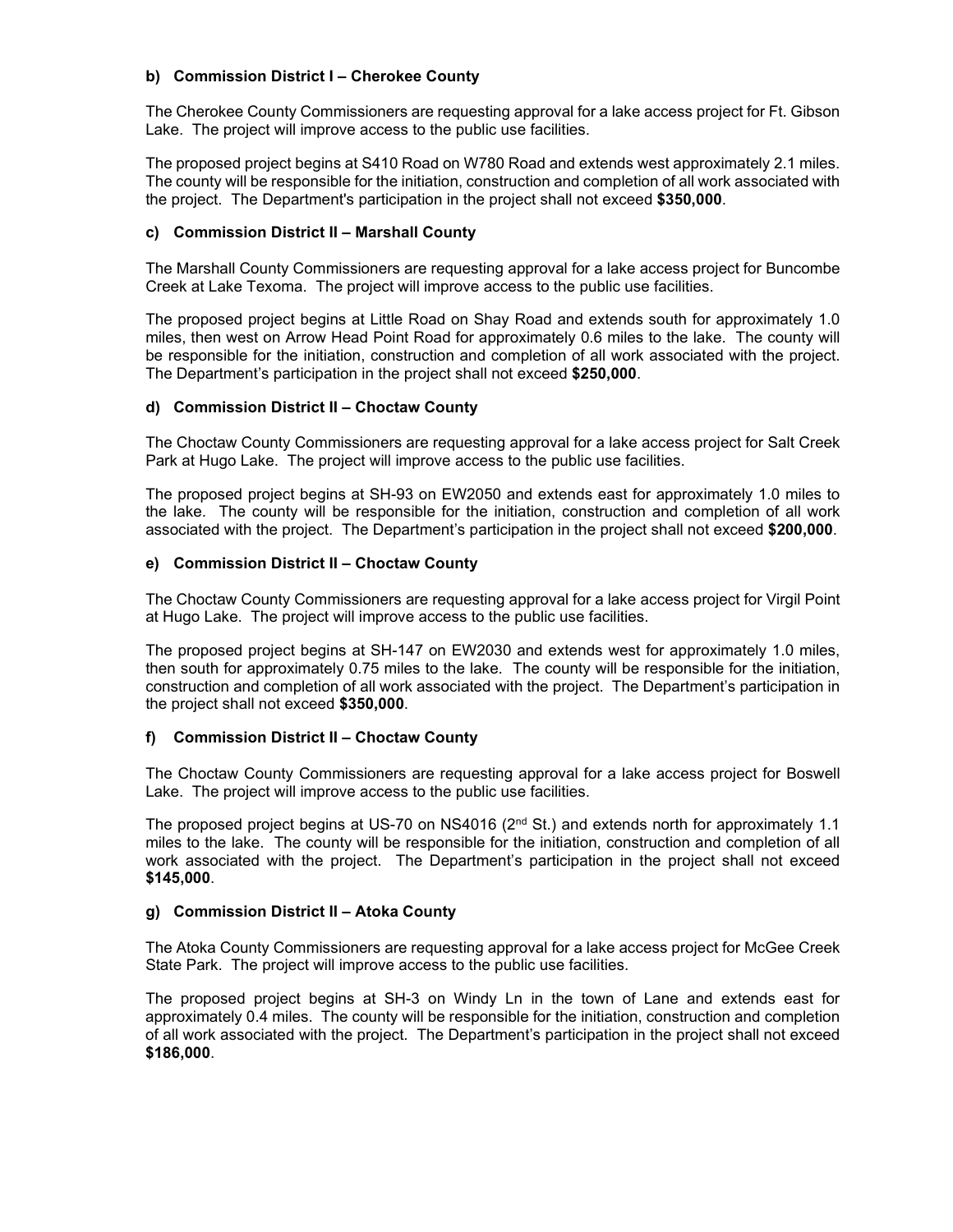## **h) Commission District II – Atoka County**

The Atoka County Commissioners are requesting approval for a lake access project for McGee Creek State Park. The project will improve access to the public use facilities.

The proposed project begins at SH-3 on W McGee Creek Road and extends north for approximately 1.2, then approximately 1.0 miles east. The county will be responsible for the initiation, construction and completion of all work associated with the project. The Department's participation in the project shall not exceed **\$975,000**.

## **i) Commission District II – LeFlore County**

The LeFlore County Commissioners are requesting approval for a lake access project for Wister Lake. The project will improve access to the public use facilities.

The proposed project begins at US-271, approximately 2.1 miles south of US-270 and extends east approximately 3.81 miles to the lake. The county will be responsible for the initiation, construction and completion of all work associated with the project. The Department's participation in the project shall not exceed **\$367,000**.

## **j) Commission District III – Lincoln County**

The Lincoln County Commissioners are requesting approval for a lake access project for Stroud Lake. The project will improve access to the public use facilities.

The proposed project begins at SH-99 on EW840 and extends east for approximately 2.5 miles to the lake. The county will be responsible for the initiation, construction and completion of all work associated with the project. The Department's participation in the project shall not exceed **\$402,000**.

ACTION: Shannon moved and Grimsley seconded that the Item be approved as presented. MOTION: Carried by the following vote:<br>AYES: Coburn. Grimslev. Frevmiller. Coburn, Grimsley, Freymiller, Shannon, McKown, Dyson, Alexander, LaForge and Peterson NAYES: None ABSENT: None

# **ITEM PRESENTED BY THE DIRECTOR OF FINANCE & ADMINISTRATION**

#### **85. Fiscal Year 2022 Budget Work Program – Ms. Hilmes**

The Department is required to submit a Budget Work Program to the Office of Management and Enterprise Services in June of each year which will provide budget authority for the upcoming fiscal year. In keeping with that process, the Department is submitting for Commission approval the Fiscal Year 2022 Budget Work Program in the amount of \$1,790,486,471.

| ACTION: | Alexander moved and Dyson seconded that the Item be approved as presented.            |
|---------|---------------------------------------------------------------------------------------|
| MOTION: | Carried by the following vote:                                                        |
| AYES:   | Coburn, Grimsley, Freymiller, Shannon, McKown, Dyson, Alexander, LaForge and Peterson |
| NAYES:  | None                                                                                  |
| ABSENT: | None                                                                                  |

**NOTE:** *Commission Grimsley thanked the Legislature for all their hard work on putting together this budget.* 

# **ITEM PRESENTED BY THE OFFICE ENGINEER – Mr. Delce**

# **86. Awards**

- **a)** Deferral from the March 18, 2021 Regular Bid Opening
- **b)** May 20, 2021 Regular Letting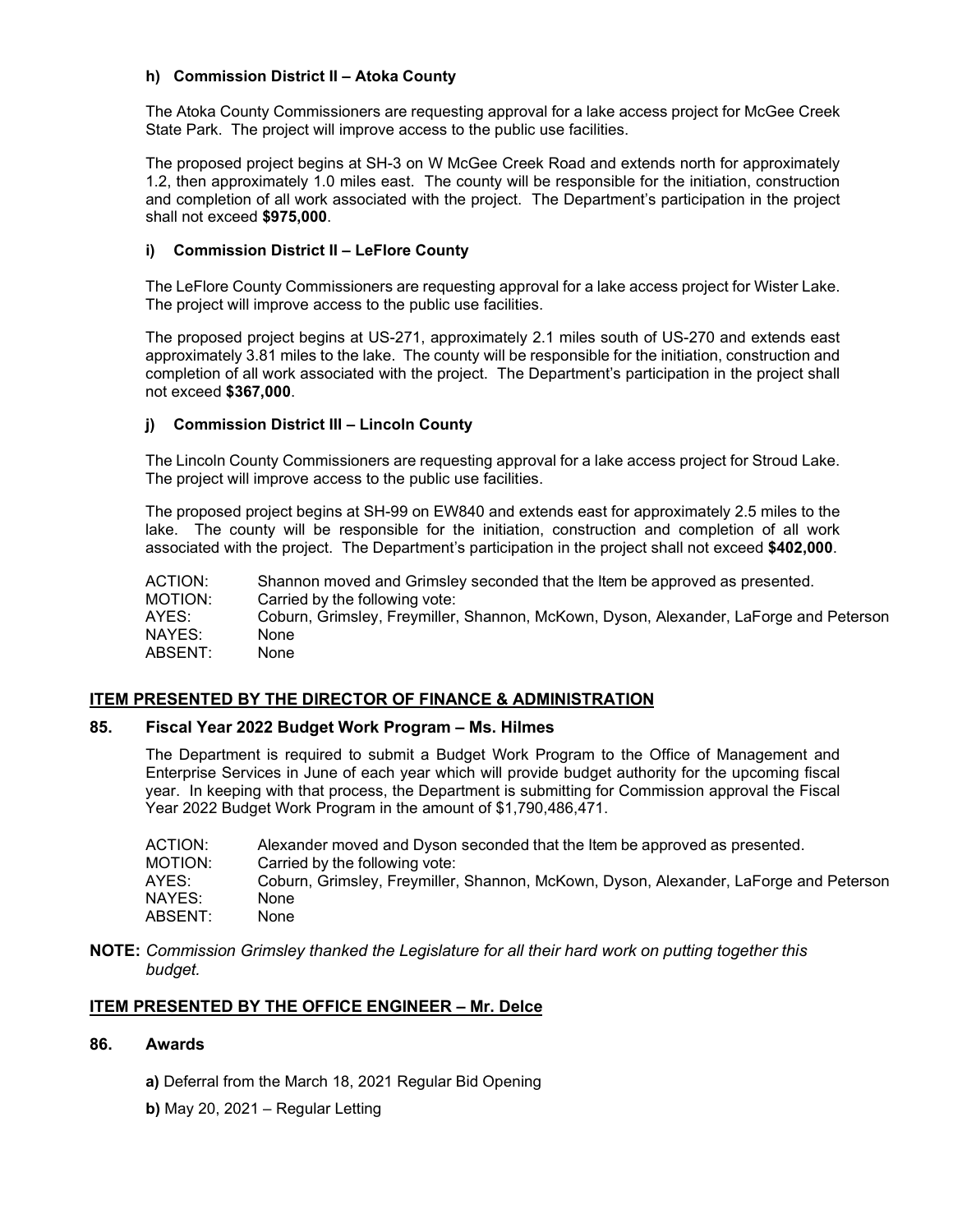ACTION: Coburn moved and LaForge seconded that the Item be approved as presented.<br>MOTION: Carried by the following vote: Carried by the following vote: AYES: Coburn, Grimsley, Freymiller, Shannon, McKown, Dyson, Alexander, LaForge and Peterson NAYES: None ABSENT: None

# **ITEM PRESENTED BY THE DIRECTOR – Mr. Gatz**

#### **87. Declaration of Emergency**

District II – Bryan & Marshall Counties - Repair of Superstructure Items due to advanced deterioration of critical elements for Roosevelt Bridge over US-70 Lake Texoma, 5.2 miles east of the SH-32 Junction - \$825,000.00

| Shannon moved and Grimsley seconded that the Item be approved as presented.           |
|---------------------------------------------------------------------------------------|
| Carried by the following vote:                                                        |
| Coburn, Grimsley, Freymiller, Shannon, McKown, Dyson, Alexander, LaForge and Peterson |
| None                                                                                  |
| None                                                                                  |
|                                                                                       |

## **88. Director's Report**

Secretary Gatz thanked Representative Denise Crosswhite-Hader, Representative Nicole Miller, all Legislators and the Governor for the budget. Said we had a better year in 2020 than expected due to COVID.

He presented an overview of the State Budget for 2022, which he was pleased to report restores state funding for highways to \$575 million; and sets the stage for additional state and federal investments. In addition to increasing the appropriation of motor fuel tax revenue going to ODOT, the Legislature fully restored the annual allocation to the Rebuilding Oklahoma Access and Driver Safety (ROADS) Fund and increased the fund's cap to \$590 million beginning in 2023. There was nearly a \$17 million increase in appropriations to the State Transportation Fund for Maintenance and Operations. The Legislature also authorized \$200 million in bonds to help ODOT leverage low-interest federal Transportation Infrastructure Finance Innovation Act (TIFIA) loans to accelerate major projects. There are some long overdue civil services reforms which will allow modernization of our processes. He stated, "I really want to thank the Legislature for making transportation a priority in the budget this year; and State revenues have quickly recovered from last year's economic downturn and this budget reflects the need to put more resources toward accelerating critical highway projects in ODOT's "8 Year Construction Work Plan".

He also highlighted ongoing congressional discussions about federal infrastructure funding. The Senate Environmental & Public Works Committee has passed a measure for reauthorization that will result in a 21% increase in federal funds for Oklahoma. The House Transportation & Infrastructure Committee has introduced a measure that provides for transportation funding. He noted that the current highway reauthorization bill is being moved through Congress in a bipartisan manner; and U.S. Senator James Inhofe has introduced a measure to designate US-412 as a new interstate in Oklahoma from I-35 near Perry to I-49 in Springdale, Arkansas. If approved, the designation would give ODOT a goal to work toward in planning future projects to upgrade segments of the highway to interstate standards. We are also monitoring President Biden's "American Jobs Plan" to see how it is going to affect us.

He said there is a considerable amount of much needed construction on I-35 south corridor of Oklahoma City. He asked the public for their patience during this process, and that they be safe in these work zones and put away all distractions.

Continued efforts are being made on the *"Make Safety Stick – Everybody Click"* Campaign. During June the emphasis will be on defensive driving, "*Drive Error Free"*.

The Modernization Initiative is progressing at all 3 agencies, and we should have some of the recommended changes at the July Commission Meeting.

**Information Only**: No Commission action required.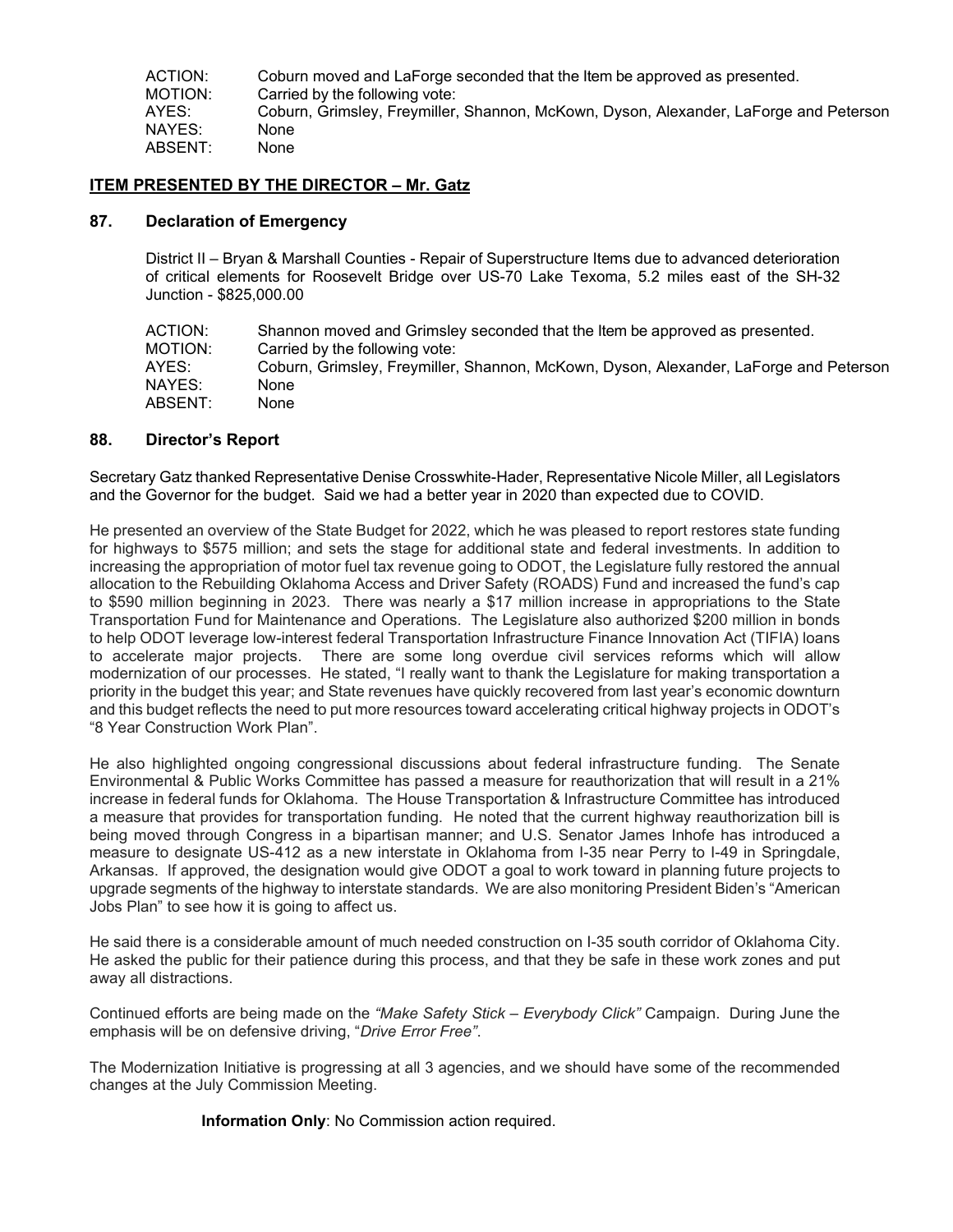# **ITEM PRESENTED BY COMMISSION CHAIRMAN**

# **89. Adjournment Motion**

| ACTION: | Shannon moved and LaForge seconded that the Meeting be adjourned.                     |
|---------|---------------------------------------------------------------------------------------|
| MOTION: | Carried by the following vote:                                                        |
| AYES:   | Coburn, Grimsley, Freymiller, Shannon, McKown, Dyson, Alexander, LaForge and Peterson |
| NAYES:  | None                                                                                  |
| ABSENT: | None                                                                                  |

# **Meeting adjourned at 12:00 p.m.**